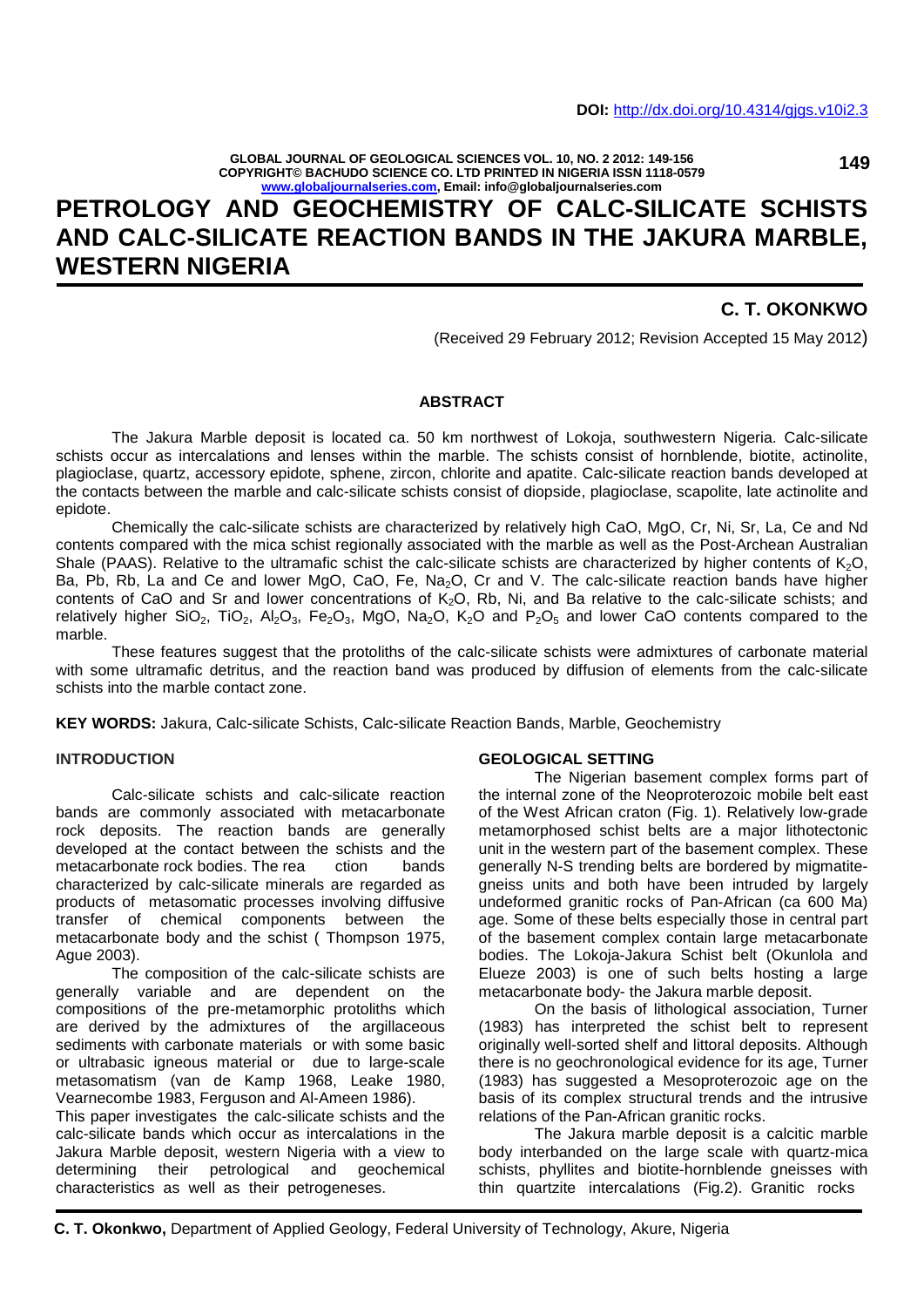including pegmatites of assumed Neoproterozoic age emplced during the Pan-African orogeny also intruded these metamorphic rocks. The marble and associated rocks have been deformed and form part of the western limb of an antiformal fold with a N-S trending axis (Hazel 1956). Locally, the rocks have been tectonised within late-tectonic shear zones with shear foliations subparallel to the N-S structural trends of the country rocks (Hazell 1956). Late faults have also, locally, displaced the marble and associated rocks.

## **PETROGRAPHY OF THE CALC-SILICATE SCHISTS AND THE CALC-SILICATE BANDS**

The schists are dark grey, strongly foliated, medium-grained rocks which consist of hornblende, biotite, actinolite, plagioclase, quartz and accessory sphene, epidote, apatite, chlorite and zircon. Biotite and hornblende define a strong foliation (S1) which is overprinted by randomly oriented grains of late biotite and actinolite. Late biotite tends to be porphyroblastic and occasionally contains inclusions of some early (S1 fabric) minerals. Actinolite in slender prisms overgrows early hornblende. These mineral assemblages indicate a syntectonic amphibolite facies regional metamorphism which was later overprinted by a retrograde greenschist facies event.

The calc-silicate bands developed between the marble and the calc-silicate schists have variable thickness from 1 cm to 2 cm which may show some zoning. At the border with marble are coarse crystals of plagioclase and diopside as well as some calcite. Retrograde overgrowths of actinolite, chlorite, epidote occasionally mantle these primary minerals. Scapolite occurs occasionally in some bands.

### **GEOCHEMISTRY**

Six samples of the calc-silicate schists, three samples of the calc-silicate bands and two samples of the ultramafic schist were selected for chemical analyses. Both major and trace elements were analysed by X-Ray Fluorescence Spectrometry at the University of Keele. England and at the Technical University, Berlin, Germany.

### **Schists-Major Elements**

The major element compositions of the samples of the calc-silicate schists, calc-silicate bands and the ultramafic schist are presented in Table 1, while the mean chemical compositions of these rocks as well as those of the associated mica schist (Elueze and Okunlola 2003), marble (Elueze and Okunlola 2003) and Average Post-Archean Australian Shale (PAAS, Taylor and McLennan 1985) are presented in Table 2.

The calc-silicate schists are highly enriched in MgO (x =7.44), CaO (x =7.78), Na<sub>2</sub>O (x =3.32) and P<sub>2</sub>O<sub>5</sub> (x =0.64) compared to the mica schist (Table 2 and Fig. 3), and the average PAAS (Table 2 and Fig. 4). They are however slightly depleted in  $SiO<sub>2</sub>$  (x =52.22) compared to the mica schist and the PAAS, and in  $Al_2O_3$  compared schists to the PAAS (Table 2, Figs. 3 and 4).

Compared to the ultramafic schist, the calc-silicate schists are enriched in TiO<sub>2</sub>, Al<sub>2</sub>O<sub>3</sub>, Na<sub>2</sub>O, K<sub>2</sub>O, P<sub>2</sub>O<sub>5</sub> and depleted in  $Fe<sub>2</sub>O<sub>3</sub>$ , MgO and CaO (Table 2 and Fig. 5).

### **Schists-Trace Elements**

The trace element compositions of the calc silicate schists, calc-silicate bands and the ultramafic schist are also presented in Table 1 while Table 2 shows their mean compositions as well as those of the mica schist (Elueze and Okunlola 2003), Jakura marble (Elueze and Okunlola 2003) and the average PAAS (Taylor and McLennan 1985). The calc-silicate schists are highly enriched in Ba  $(x = 2778)$ , Cr  $(x = 388)$ , Ni  $(x = 12778)$  $=601$ ), Sr (x  $=2520$ ), La (x  $=131$ ), Ce (x  $=366$ ) and Nd (x =124) compared to the PAAS (Table 2 and Fig. 4). Compared to the ultramafic schist the calc-silicate schists are enriched in Ba, Cu, Ga, Nb, Pb, Rb, Sr, Zr, La, Ce and Nd (Table 2 and Fig 5).

## **Calc-silicate bands- Major Elements**

The calc-silicate bands are relatively enriched in CaO, and depleted in  $Al_2O_3$ , Na<sub>2</sub>O, K<sub>2</sub>O, compared to the calc-silicate schists (Table 2 and Fig. 6). They are also relatively enriched in  $SiO_2$ ,  $TiO_2$ ,  $Al_2O_3$ ,  $Fe_2O_3$ , MnO, MgO, Na<sub>2</sub>O<sub>3</sub>, K<sub>2</sub>O and P<sub>2</sub>O<sub>5</sub> and depleted in CaO compared to the marble (Table 2 and Fig. 7).

### **Calc-silicate bands- Trace Elements**

The calc-silicate bands are enriched in Sr but depleted in Ba, Cr, Ni, Pb, Rb, V, Y, Zn, Zr, La, Ce and Nd relative to the calc-silicate schists (Table 2 and Fig. 7).

## **DISCUSSION**

The very high contents of MgO, Cr and Ni in the calc-silicate schists suggest mafic/ utramafic sources for part of the protoliths of the schists. The very high contents of CaO and Sr suggest sources related to the main carbonate deposit i.e. the limestone protolith of the marble. Very high Ba is suggestive of a K-feldspar-rich protolith because of the very strong Ba positive correlation with  $K_2O$ . The high Na<sub>2</sub>O contents of these schists may be attributed to metasomatic introduction from seawater during spilitisation of the mafic/ultramafic detritus (van de Kamp and Leake 1986). The protoliths of the schists therefore seem to be a mixture of  $K<sub>2</sub>O$ -rich mafic/ultramafic detritus and some carbonate-derived material.

The composition of the calc-silicate bands relative to the calc-silicate schists and the marble suggests diffusion/ migration of certain elements i.e.  $SiO_2$ , TiO<sub>2</sub>, Al<sub>2</sub>O<sub>3</sub>, Fe<sub>2</sub>O<sub>3</sub>, MnO, MgO, Na<sub>2</sub>O, K<sub>2</sub>O, P<sub>2</sub>O<sub>5</sub>, Ba, Cr Ni, Pb, Rb, V, Y, Zn, Zr, La, Ce and Nd from the schists into the contact zone of the marble. These are similar to calc-silicate reaction zones between marbles and pelitic schists documented by Thompson (1975)

### **Sedimentary depositional model for the calc-silicate schists**

Field relations show that the calc-silicate schists occur as intercalations within the marble. Also the marble is on a larger scale interlayered within mica containing bands of metamorphosed mafic/ultramafic schists believed to represent volcanics. These stratigraphic relationships suggest a submarine shelf depositional environment for the Jakura area in Precambrian times. Swells on the shelf were sites of limestone (carbonate) deposition and the associated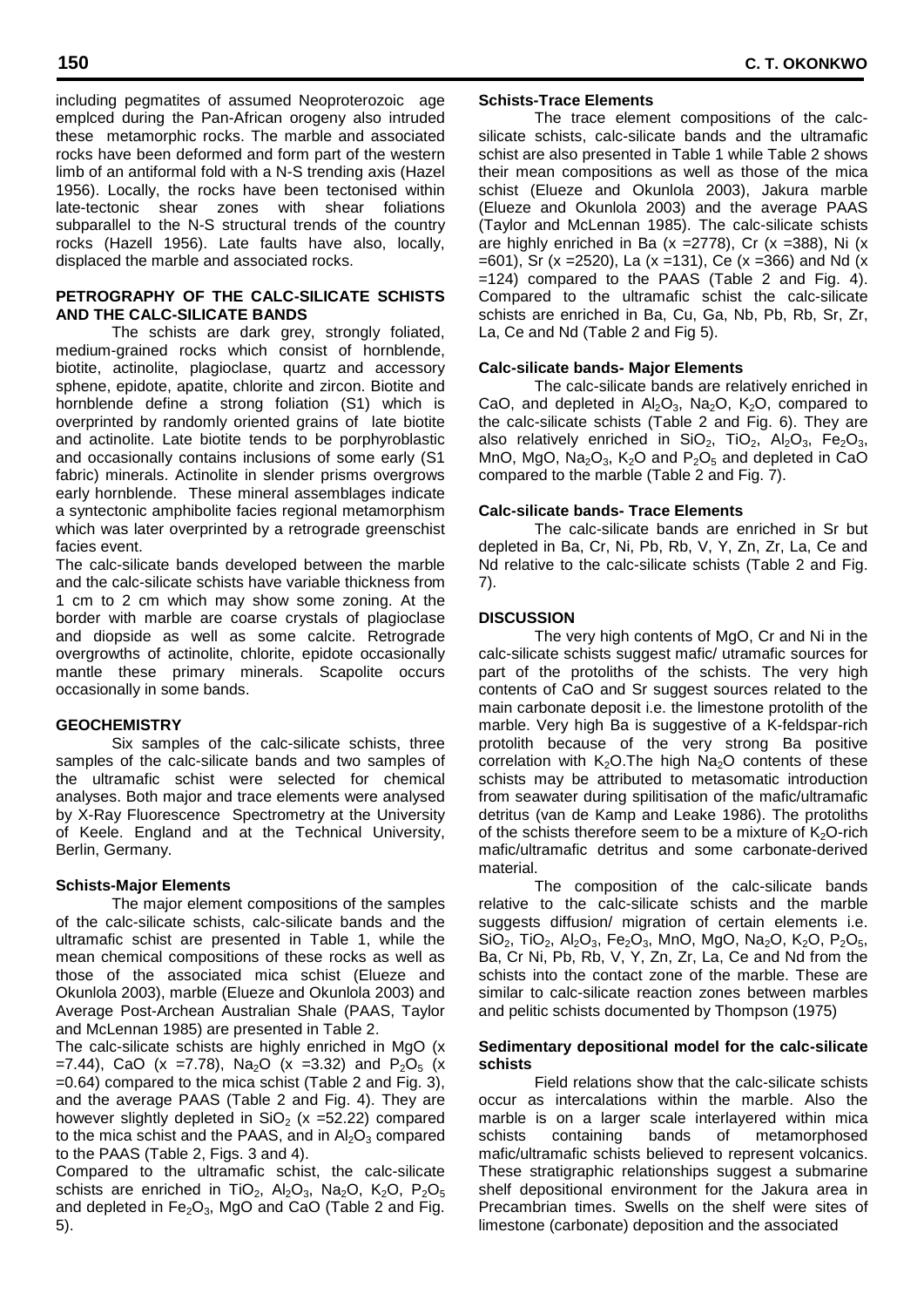basins were sites of deposition of argillaceous material along with periods of volcanic activity. Intermittently, clastic material derived from the igneous rocks were deposited on the carbonate swells as they subsided between prolonged periods of carbonate deposition. Thus admixtures of mafic detritus and carbonate material formed the protoliths of the schists.

The model outlined above is similar to those proposed by van de Kamp (1968) for the metasedimentary rocks of the Haliburton-Madoc area, Ontario, Canada; Vearnecombe (1983) for the

hornblende and mica schists intercalated with marble in western Kenya, and Ferguson and Al-Ameen (1986) for the metasedimentary rocks of Connemara area, Ireland.

### **ACKNOWLEDGEMENTS**

I thank Dr G. Mattheis of Technical University, Berlin, Germany, Prof. S O. Akande and Prof. J. A. Winchester, Keele University, England for analytical assistance.



**Fig. 1.** Index map of the Nigeria within the Trans-Saharan mobile belt showing the location of Jakura area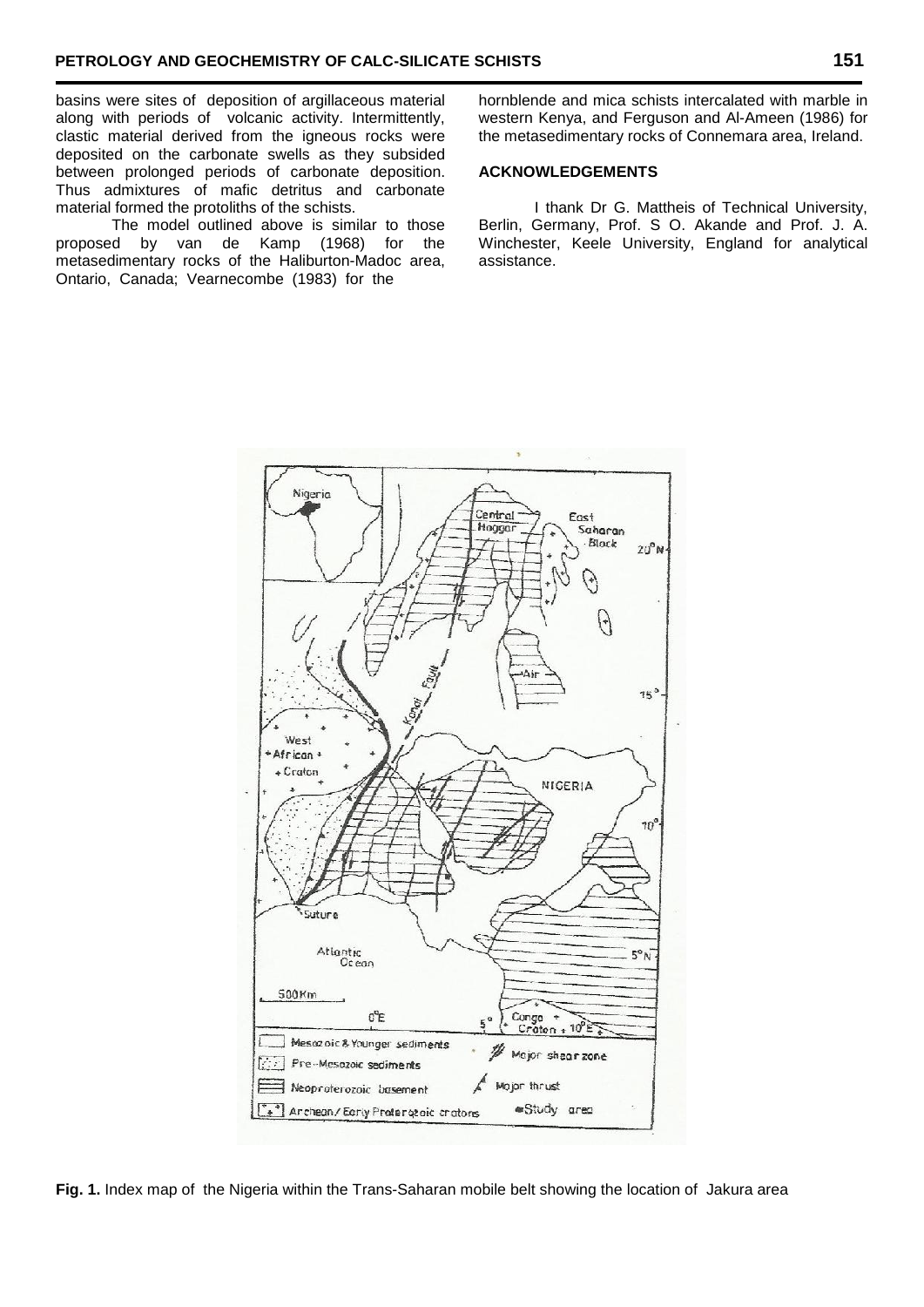

**Fig. 2.** Geological map of Jakura area (after Elueze and Okunlola 2003)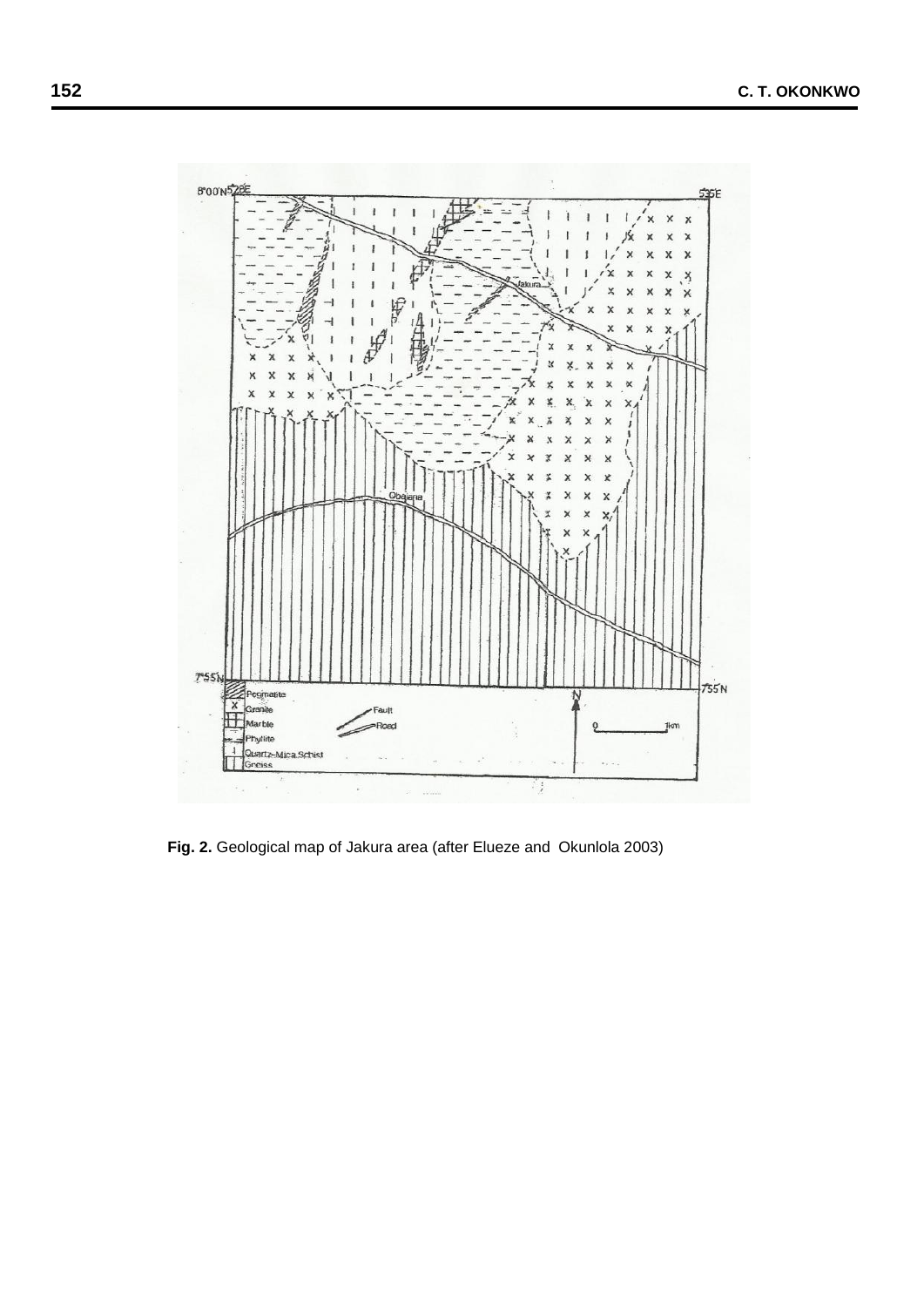

**Fig. 3.** Spiderdiagram comparing the composition of the calc-silicate schist with that of the Jakura mica schist



**Fig. 4.** Spiderdiagram comparing the composition of the calc-silicate schist with that of the Post-Archean Australian Shale (PAAS)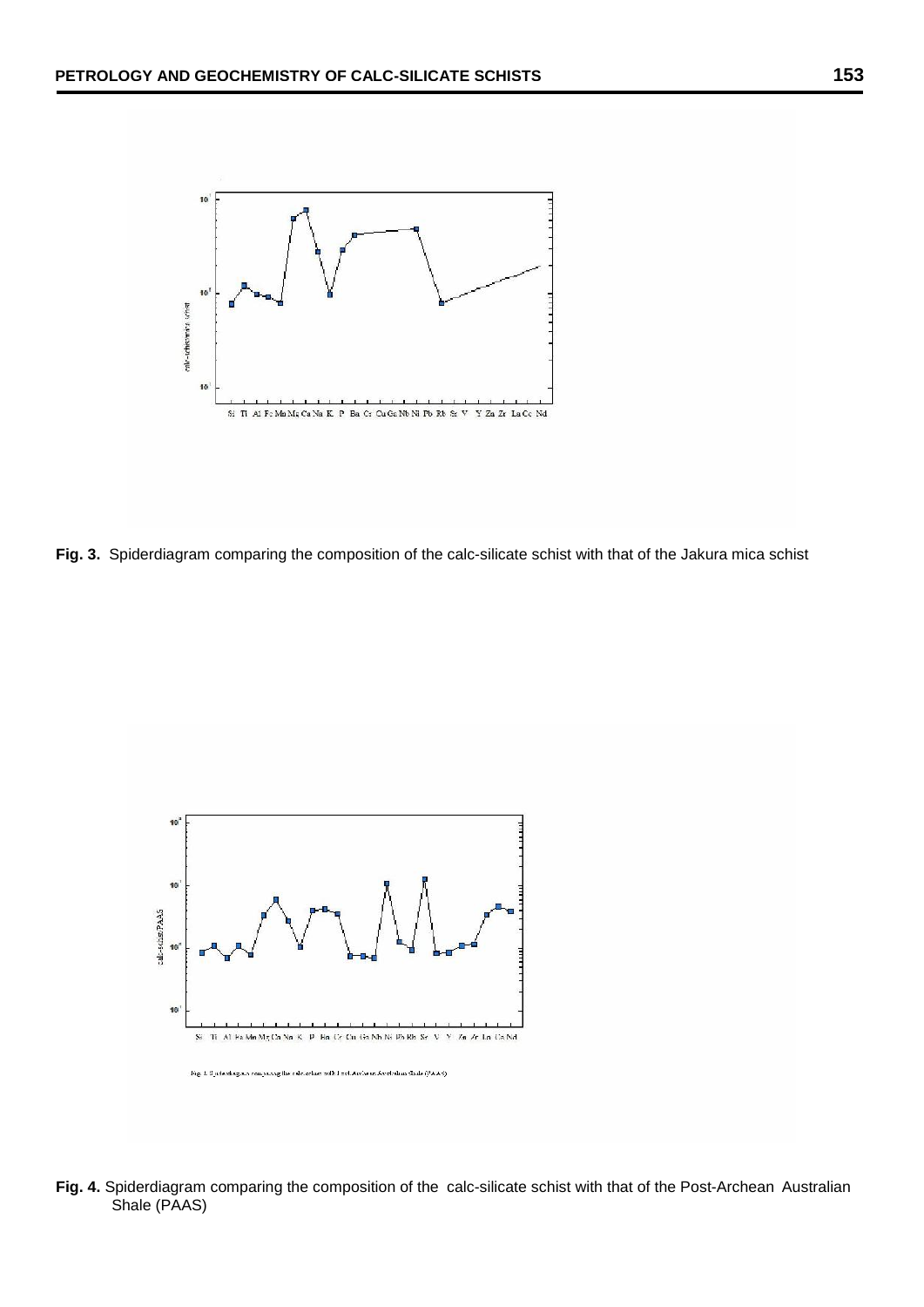

**Fig. 5.** Spiderdiagram comparing the composition of the calc-silicate schist with the ultramafic schist



**Fig. 6.** Spiderdiagram comparig the composition of the calc-silicate band with that of the calc-silicate schist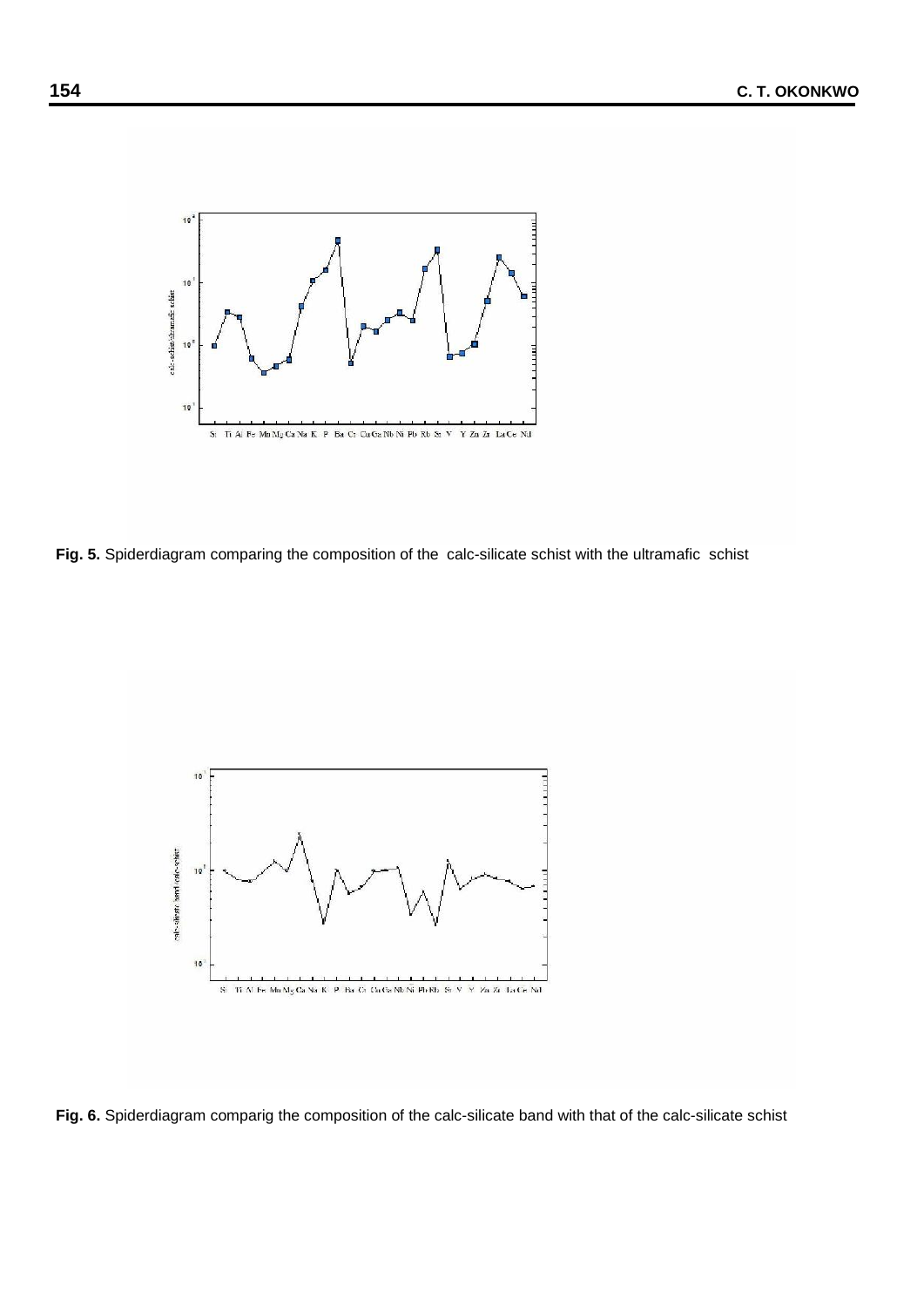

**Fig. 7.** Spiderdiagram comparing the composition of the calc-silicate band with that of the Jakura marble

| Table1: Chemical compositions of the calc-silicate schists, calc-silicate reaction bands and ultramafic schists |                                     |       |       |       |       |       |       |       |       |       |                 |  |
|-----------------------------------------------------------------------------------------------------------------|-------------------------------------|-------|-------|-------|-------|-------|-------|-------|-------|-------|-----------------|--|
|                                                                                                                 | J1                                  | J2    | J3    | J4    | J5    | J6    | JK4   | JK7   | JK8   | UJ1   | UJ <sub>2</sub> |  |
|                                                                                                                 | SiO <sub>2</sub> 55.82              | 51.49 | 53.48 | 49.93 | 51.00 | 51.59 | 51.84 | 51.45 | 51.46 | 52.53 | 46.26           |  |
|                                                                                                                 | $TiO2$ 1.11                         | 0.99  | 1.10  | 1.10  | 1.16  | 1.11  | 0.78  | 1.05  | 0.78  | 0.32  | 1.62            |  |
|                                                                                                                 | $Al_2O_3$ 13.70 10.51               |       | 13.86 | 12.71 | 13.25 | 12.98 | 9.10  | 9.43  | 11.03 | 4.60  | 9.95            |  |
|                                                                                                                 | Fe <sub>2</sub> O <sub>3</sub> 6.87 | 7.75  | 6.87  | 6.87  | 6.86  | 6.77  | 6.45  | 7.32  | 5.96  | 11.47 | 8.46            |  |
|                                                                                                                 | MnO 0.09                            | 0.13  | 0.07  | 0.07  | 0.06  | 0.07  | 0.10  | 0.10  | 0.09  | 0.22  | 0.07            |  |
| MgO                                                                                                             | 6.76                                | 10.72 | 6.26  | 6.80  | 7.10  | 6.97  | 8.02  | 7.85  | 6.07  | 15.63 | 10.45           |  |
| CaO                                                                                                             | 6.62                                | 8.90  | 6.43  | 7.33  | 9.08  | 8.34  | 20.30 | 17.43 | 18.70 | 12.92 | 9.99            |  |
|                                                                                                                 | $Na2O$ 4.19                         | 1.71  | 4.07  | 3.22  | 3.43  | 3.30  | 2.36  | 2.30  | 3.11  | 0.79  | 0.68            |  |
| K <sub>2</sub> O                                                                                                | 3.08                                | 6.43  | 3.16  | 3.57  | 2.78  | 3.35  | 0.51  | 1.68  | 0.88  | 0.34  | 5.70            |  |
| $P_2O_5$                                                                                                        | 0.67                                | 0.55  | 0.66  | 0.64  | 0.69  | 0.65  | 0.68  | 0.67  | 0.59  | 0.04  | 1.03            |  |
| Ba                                                                                                              | 2761                                | 3867  | 2665  | 3478  | 3006  | 3599  | 836   | 2921  | 996   | 58    | 6784            |  |
| Cr                                                                                                              | 230                                 | 446   | 350   | 442   | 467   | 395   | 272   | 203   | 289   | 756   | 486             |  |
| Cu                                                                                                              | 40                                  | 44    | 31    | 28    | 40    | 39    | 38    | 35    | 34    | 18    | $\overline{5}$  |  |
| Ga                                                                                                              | 21                                  | 16    | 19    | 16    | 19    | 16    | 15    | 16    | 15    | 9     | 18              |  |
| Nb                                                                                                              | 11                                  | 8     | 16    | 12    | 16    | 14    | 15    | 16    | 11    | 5     | 20              |  |
| Ni                                                                                                              | 153                                 | 415   | 637   | 660   | 1050  | 692   | 202   | 236   | 175   | 178   | 710             |  |
| Pb                                                                                                              | 25                                  | 15    | 33    | 25    | 27    | 26    | 10    | 20    | 16    | 10    | 16              |  |
| Rb                                                                                                              | 55                                  | 245   | 45    | 199   | 150   | 193   | 19    | 64    | 34    | 9     | 251             |  |
| Sr                                                                                                              | 2707                                | 2121  | 2603  | 2543  | 2646  | 2501  | 2813  | 2810  | 3849  | 75    | 1566            |  |
| V                                                                                                               | 114                                 | 116   | 124   | 120   | 128   | 125   | 68    | 88    | 71    | 183   | 128             |  |
| Y.                                                                                                              | 24                                  | 19    | 24    | 26    | 25    | 22    | 16    | 23    | 17    | 31    | 33              |  |
| Zn                                                                                                              | 87                                  | 103   | 93    | 94    | 91    | 89    | 84    | 94    | 74    | 86    | 128             |  |
| Zr                                                                                                              | 199                                 | 160   | 287   | 283   | 268   | 259   | 170   | 227   | 200   | 47    | 354             |  |
| La                                                                                                              | 194                                 | 111   | 130   | 115   | 102   | 131   | 80    | 108   | 113   | 5     | 186             |  |
| Ce                                                                                                              | 407                                 | 228   | 427   | 336   | 379   | 417   | 196   | 266   | 250   | 25    | 543             |  |
| Nd                                                                                                              | 125                                 | 80    | 147   | 116   | 131   | 143   | 83    | 95    | 78    | 20    | 183             |  |

J1, J2, J3, J4, J5, J6 are calc-silicate schists; JK4, JK7, JK8 are calc-silicate reaction bands; UJ1, UJ2 are ultramafic schists